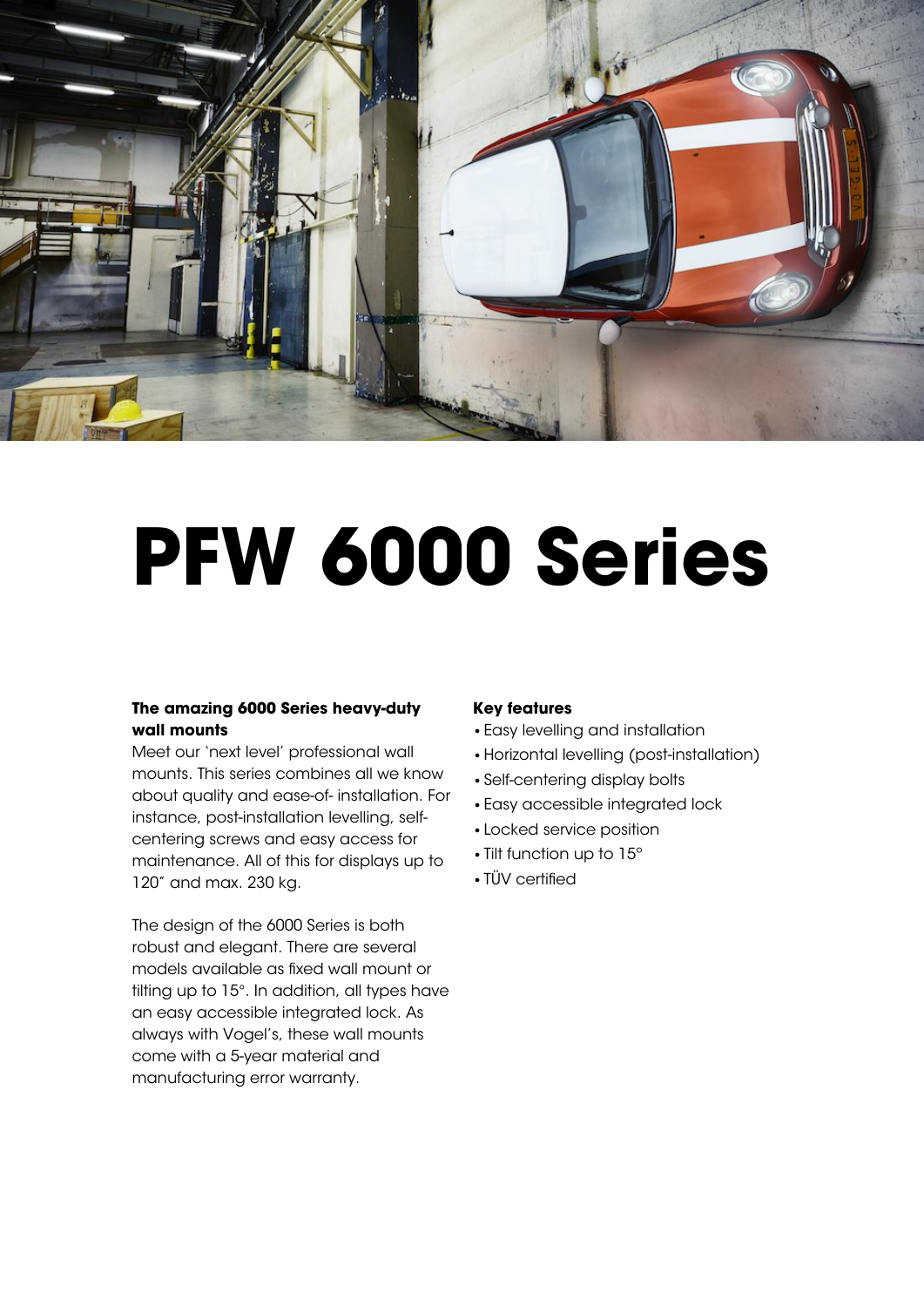







#### **Specifications**

| Max. weight load (kg)          | 100                                    |                                        | 100                                    |
|--------------------------------|----------------------------------------|----------------------------------------|----------------------------------------|
| Min. screen size (inch)        |                                        |                                        |                                        |
| Max. screen size (inch)        |                                        | 65                                     | 80                                     |
| Tilt                           |                                        | Tilt up to 15°                         |                                        |
| Levelling function             | Post-installation horizontal levelling | Post-installation horizontal levelling | Post-installation horizontal levelling |
| Lock options                   | Lock included / integrated             | Lock included / integrated             | Lock included / integrated             |
| Min. distance to the wall (mm) |                                        |                                        |                                        |
| Min. VESA hole pattern (mm)    | 75 x 75                                | 75 x 75                                | 75 x 75                                |
| Max. VESA hole pattern (mm)    | 400 x 400                              | 400 x 400                              | 800 x 400                              |

#### **Guarantee**

#### **General**

| Colour         | wur     | Black                | <b>BIGCK</b> |
|----------------|---------|----------------------|--------------|
| Article numbe  | 101100  | 7364106<br>1 UU<br>. | 36800        |
| EAN single box | 5331122 | 712285334146         | 2285334160   |